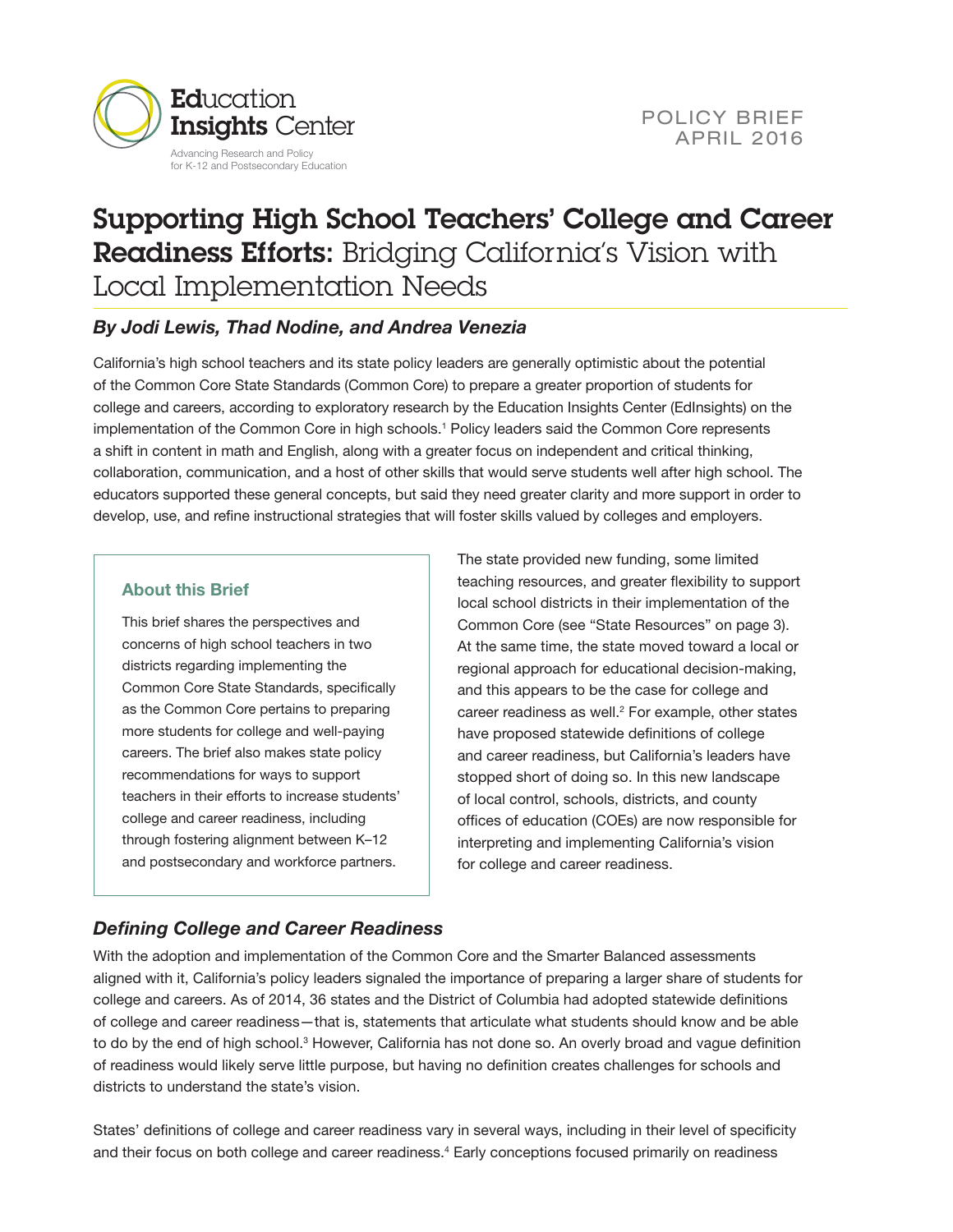in English and math, $5$  but most definitions of college and career readiness now include both academic and non-academic (non-discipline specific) knowledge and skills. In reflecting this expanded approach, Gaertner, Conley, and Stoltz broadened appraisals of readiness to include multiple dimensions of readiness, adding "student success skills such as perseverance, resilience, and ownership of learning."<sup>6</sup> Currently, states' definitions include conceptions of academic readiness (19 states); critical thinking (14); social and emotional learning (14); grit, resilience, or perseverance (8); citizenship (8); and other skills, such as technological competence and environmental stewardship (6).<sup>[7](#page-7-6)</sup>

The American Institutes for Research reported that definitions of college and career readiness can help build a shared understanding of "the knowledge, skills, and dispositions of learners who are prepared for postsecondary success. In addition, these definitions can guide educators' efforts to identify which students are on track."<sup>[8](#page-7-7)</sup> In Oregon, the state's Workforce Investment Board suggested that local and regional education entities leverage Oregon's definition of college and career readiness for communications planning; student, family, and community engagement; educational alignment across sectors; high school reform and 12th grade redesign; pathway programs that extend from high school to the first two years of college; postsecondary placement and reform of developmental education; assessment; and data collection and analysis.[9](#page-7-8) A college and career readiness definition and related professional learning opportunities can be part of a comprehensive approach to support increased levels of learning for all students.

# Findings

### *Clarity About What College and Career Readiness Means*

Interviewed teachers consistently reported that they need clarity about what it means to ensure that all students graduate from high school ready to succeed in college and careers. The teachers understood that there are many different certificate and degree programs in two- and four-year postsecondary institutions,

#### **Research Methodology**

Since 2014, EdInsights, with support from The William and Flora Hewlett Foundation, has been exploring implementation of the Common Core through the lens of high school-to-college connections. These findings are based on research that included interviews with district administrators, school administrators and staff, and teachers in two districts (50 in total); interviews with 17 administrators from 10 COEs; interviews with 20 state policy leaders and three education policy researchers; a literature review of Common Core research; and a website review related to professional learning for high school teachers. The research sought to analyze policymakers' expectations for the Common Core and to understand how local educators were implementing the Common Core—with a focus on the end of high school and beginning of college. Researchers analyzed a host of issues, including: challenges in implementing the Common Core; type and frequency of professional development for high school teachers; changes to curriculum and instruction; use of technology in instruction and for assessments; use of the Smarter Balanced Digital Library, the Early Assessment Program (EAP), and other ways to gauge college readiness; collaboration among teachers at each individual school and at all schools; collaboration with postsecondary institutions; and communication with parents. Researchers analyzed the interviews by theme and reported the findings in [Leveraging the Common Core for College and Career](http://edinsightscenter.org/Publications/ctl/ArticleView/mid/421/articleId/1007/Leveraging-the-Common-Core-for-College-and-Career-Readiness-in-California)  [Readiness in California](http://edinsightscenter.org/Publications/ctl/ArticleView/mid/421/articleId/1007/Leveraging-the-Common-Core-for-College-and-Career-Readiness-in-California).

Supporting High School Teachers' College and Career Readiness Efforts: 2 Connecting California's Vision with Local Implementation Needs EDUCATION INSIGHTS CENTER AT CALIFORNIA STATE UNIVERSITY, SACRAMENTO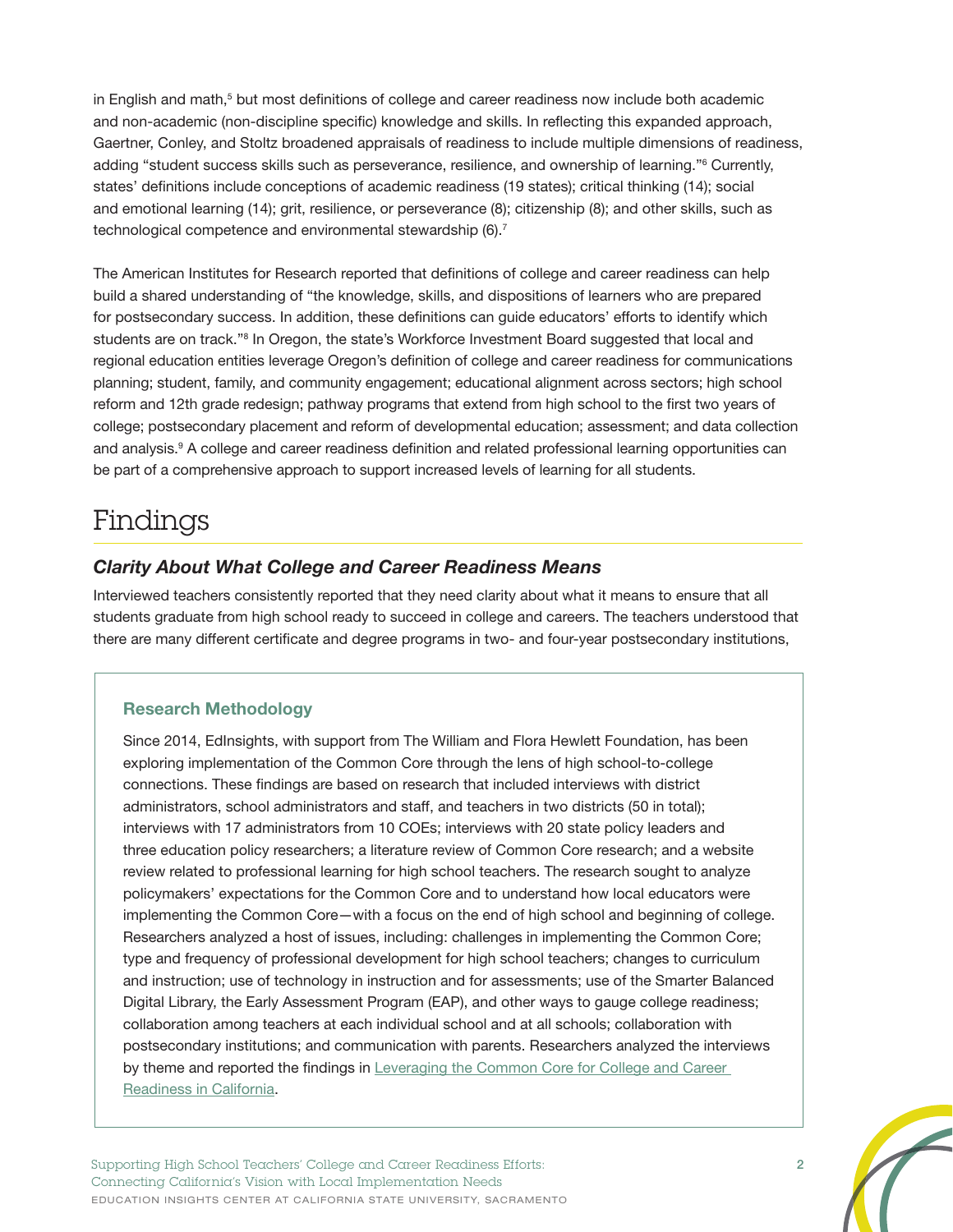and that expectations for college-level coursework can vary greatly across programs and institutions. In particular, teachers said the lack of clear information about what college and career readiness means in Common Core implementation creates uncertainty for them.

For example, teachers were concerned about whether newly integrated math and science courses would align with postsecondary expectations—and whether postsecondary faculty have an understanding of new K-12 reforms and their implications for college readiness. It is well documented that math expectations, for example, are not aligned between the 12th grade and the first year of college, and the teachers interviewed were aware of that disconnect.<sup>10</sup> In addition, teachers across the board said they need better ways to understand what it means for students to be ready for careers. While there are some indicators of college eligibility, there are few such examples for the range of career readiness indicators that teachers could use; those working in schools without projects associated with Career Pathways Trust or Linked Learning faced the largest challenges in this area.<sup>11</sup> Both Career Pathways Trust and Linked Learning offer ways for schools to develop industry-themed educational pathways spanning high school and college. Schools with those programs had at least some experience with work-based learning opportunities or partnerships with local business entities and postsecondary institutions.

In addition, the Common Core emphasizes skills such as critical thinking, collaboration, communication, and other non-academic skills that colleges and employers value in students.<sup>12</sup> In EdInsights' research, many teachers said the Common Core's focus on skills and on how students learn is a bigger change than the shift in content that is based on the new standards. They added that they need clarity on which non-academic skills they should be teaching, in order to understand what the changes mean for their classrooms. Finally, teachers understood that curricular alignment should not just mean that higher education shares its expectations with K-12; they stated that those conversations should "go both ways," and that there need to be mechanisms for high school teachers and college faculty to work together.

#### **State Resources to Support Common Core Implementation by School Districts**

**Funding.** Some of the state's most substantial allocations to support Common Core implementation include: \$1.25 billion to districts in 2013–14, to be used for professional development, instructional materials, and technology; \$490 million as a one-time block grant to districts in 2015–16, to be used for teacher induction programs and to "promote teacher quality and effectiveness;["13](#page-7-12) and \$3.2 billion in one-time funds for unpaid mandate claims for local education agencies (LEAs), with discretion to use the funds to support critical investments such as Common Core implementation.

**Teaching Resources.** The State Board of Education (SBE) adopted a new framework and materials in math and in English language arts (ELA)/English language development (ELD)/literacy. In addition, the California Department of Education (CDE) provides educators access to some professional development resources, but it does not endorse those resources.<sup>14</sup>

**Flexibility and Time.** State leaders suspended the Academic Performance Index (the state's accountability system), provided a field-test year for the new Smarter Balanced summative assessments associated with the Common Core, and gave school districts greater flexibility in finance and programmatic decisions[.15](#page-7-14)

Supporting High School Teachers' College and Career Readiness Efforts: 3 Connecting California's Vision with Local Implementation Needs EDUCATION INSIGHTS CENTER AT CALIFORNIA STATE UNIVERSITY, SACRAMENTO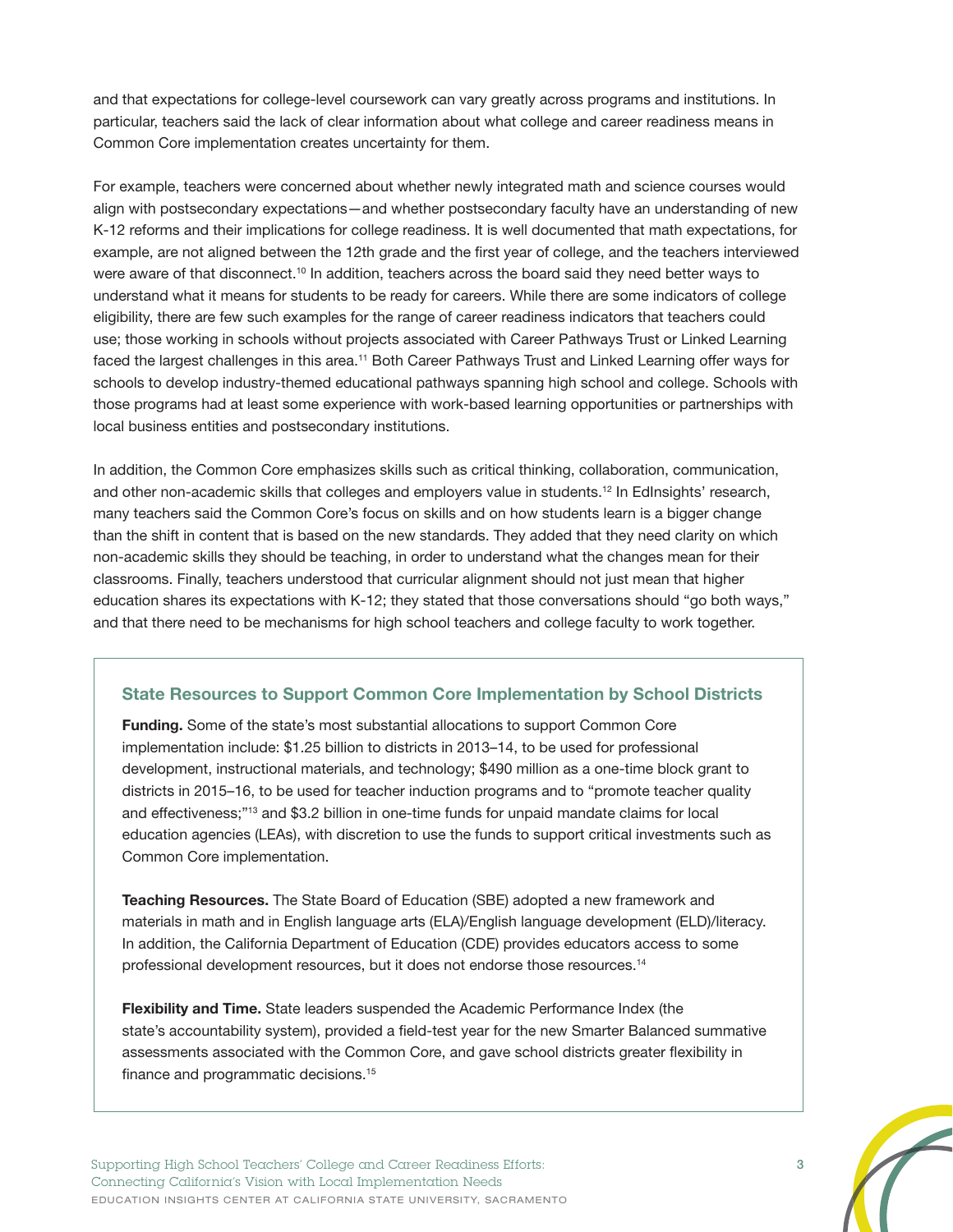### *Professional Development on How to Support College and Career Readiness*

Many teachers said they were not trained in the kinds of instructional strategies that will support the development of critical thinking and other non-academic skills. They said they face difficulties in finding examples of instructional strategies to use in the classroom to foster these skills, and that they do not know how to judge whether the strategies they find are of high quality. Similarly, teachers in the studied schools were working to support the development of communication skills and successful group projects, but were uncertain about which instructional strategies to use.

Interviewed teachers also said they were uncertain about their role in aligning curricular expectations between high school and college. They reported having many opportunities for professional development in the first five years of Common Core implementation, but said most of these were based on changes to math and ELA standards. They were uncertain whether—and, if so, how—those changes connected with college and career readiness. Teachers expressed concerns that not all of the changes in math and ELA would be aligned with entrance and credit-bearing course expectations in California's three public systems of higher education.

"I ask myself, 'What will my classroom look like when it's fully Common Core-implemented?' And then, 'What do I still need to do?'…I don't even know what it would look like when we're there."

*—English teacher*

In addition, many educators reported feeling overwhelmed by the number of colleges in their region and confused about whose job it should be to reach out to each of them to learn about entrance and placement expectations, and to share information about their own curricular and instructional adaptations. Many teachers said they would like to have more communication with their postsecondary peers, but that they have few opportunities to do so. They also cited challenges such as finding the time, wondering whether it was their role or responsibility, and not knowing whom to contact. They were aware of some indicators of college readiness, including the University of California's (UC) and California State University's (CSU) a-g requirements,<sup>[16](#page-7-15)</sup> the Early Assessment Program,<sup>17</sup> and community college placement tests. But they were uncertain how to access specific information about those indicators and how to adjust curricula and instruction to help support the full range of postsecondary options. For example, one interviewed teacher said that it is impossible for him to keep track of the expectations in different certificate and degree programs at the five community colleges, two CSU campuses, and one UC campus in his area. He does not receive such information and is uncertain whether it is his responsibility to seek it out and determine how to use it to inform his instruction. He also said he does not have ways to inform postsecondary faculty about curricular changes.

### *Help Assessing Outcomes for College and Career Readiness*

Teachers said that since college and career readiness expectations are "abstract" in the Common Core, they face difficulties in figuring out whether they have hit the mark. That is, it is difficult for them to know if they are reaching their goal when the goal is ill-defined.

This challenge is heightened because teachers must develop their own instructional strategies to help students think

"We want the universities' thoughts, feedback, contact. Tell us what you want us to do. Tell us what you want us to tell our administration to do."

*—Science teacher*

Supporting High School Teachers' College and Career Readiness Efforts: 4 Connecting California's Vision with Local Implementation Needs EDUCATION INSIGHTS CENTER AT CALIFORNIA STATE UNIVERSITY, SACRAMENTO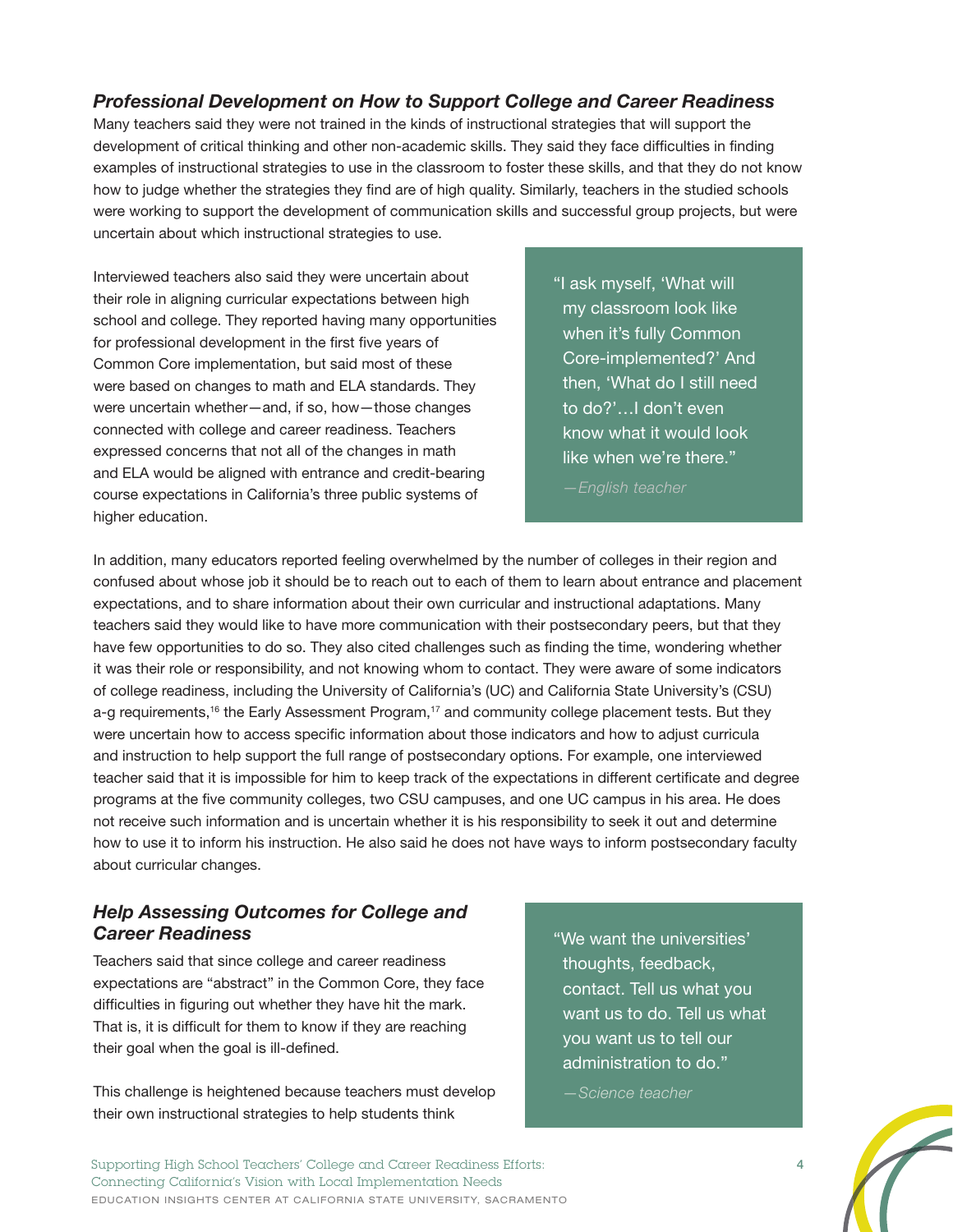critically, collaborate more effectively, and develop other non-academic skills, and they want to know how effective those strategies are. Teachers could not cite any tools they could use to help them understand if they are succeeding in these areas. A review of the state's online teaching resources revealed that the vast majority of teachers focused on ELA/ELD and math content and did not address goals for college and career readiness implicit in the Common Core.

"I'm curious what postsecondary expects from us. All of this stuff that we're talking about with the Common Core goes from elementary school to the end of high school and then it just stops there."

*—Science teacher*

According to interviews, state policy leaders expect that teachers will change their instructional strategies by using the new formative and interim assessments from Smarter Balanced that are aligned with the Common Core. However, interviewed teachers were unaware of this expectation. Most teachers did not know about, or had trouble accessing, the Smarter Balanced Digital Library, which offers a suite of resources associated with the assessments. It is not yet clear whether teachers will have the time and expertise to apply what they learn from interim and formative assessments to improve their instructional strategies. These challenges are even more complex when it comes to their work addressing college and career readiness expectations aligned with the Common Core.

#### **Alignment Across K-12 and Postsecondary Systems**

Developing and implementing a vision for college and career readiness requires the active participation of a wide variety of entities. This is a school, district, regional, and statewide responsibility that requires deep partnerships with postsecondary institutions and systems. Efforts can include developing transition curricula, refining instructional strategies, providing professional development opportunities, assessing progress, and developing pathways that help students graduate ready for postsecondary education and well-paying careers. Those efforts are relevant for all education systems—not just K–12. Regional and local partnerships between K–12 and postsecondary entities that focus on college and career readiness need to support faculty in structured engagement opportunities, including professional development.

For example, in *Co-Design, Co-Delivery, and Co-Validation*, Vargas and Venezia provide a framework to create ways for K-12 and postsecondary educators to work together to support successful student transitions between high school and postsecondary education.<sup>18</sup> At the same time that the joint activities create better content alignment across systems, they also serve as cross-system professional development opportunities for instructors.

- *• Co-Design.* Jointly deciding on and designing courses, curricular pathways, and support systems, as well as professional development opportunities and data platforms, that impact what and how students learn.
- *• Co-Delivery.* Sharing and coordinating faculty and staff, facilities, and other resources to carry out co-designed learning experiences and supports.
- *• Co-Validation.* Accepting agreed-upon assessments, successful completion of performance tasks and experiences, and other indicators of learning as evidence of proficiency, including for student placement in credit-bearing, college-level courses.

Supporting High School Teachers' College and Career Readiness Efforts: 5 Connecting California's Vision with Local Implementation Needs EDUCATION INSIGHTS CENTER AT CALIFORNIA STATE UNIVERSITY, SACRAMENTO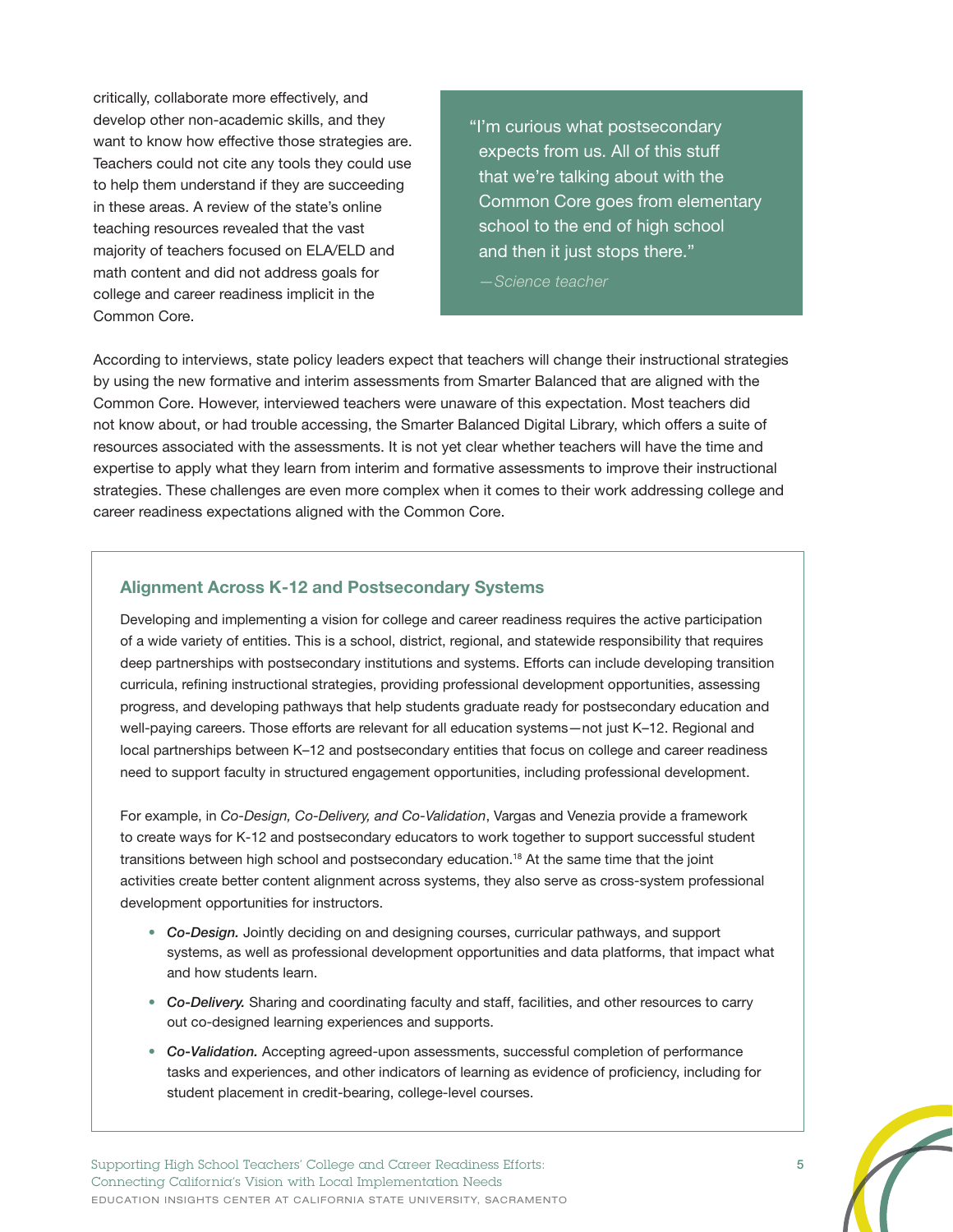Teachers also emphasized the importance of knowing what happens to their students after graduation and said they do not have access to much information about student outcomes. For example, some teachers compared the end of high school to "falling off a cliff" or "a black hole." Most of the interviewed K–12 educators do not receive information about how their students fare in college. They also have few, if any, opportunities to interact and communicate with college and university instructors—or employers—in their regions in order to understand their expectations. As a result, teachers face challenges in gathering even anecdotal evidence about how well their students are doing in college or careers. There are some regions in the state where data are shared better across systems, where K–12 teachers and postsecondary faculty work more in concert, or where educators are clear about college readiness expectations.<sup>[19](#page-7-18)</sup> Educators said they were aware of these kinds of partnerships, but added that they were not the norm in their districts.

# Recommendations

This research found that teachers need more specific information about what constitutes college and career readiness, professional development to help students achieve college and career readiness, and ways to assess student outcomes pertaining to college and career readiness. The following recommendations for supporting the needs of regional and local leaders are directed primarily at the state.

**Provide clarity to California schools about who should articulate a vision for college and career readiness, and how those concepts should be defined.** This is the time for the state to determine if there is statewide coherence for its vision of college and career readiness, or if this is a regional responsibility. Either route is challenging, given the wide range of institutional and program types in California's postsecondary systems and the decentralized governance in all public education systems. Schools have relied on some definitions of readiness, such as completion of "a–g" requirements, Advanced Placement testing, and the Early Assessment Program. These fall short, though, of measuring whether students are college and career ready, and not all schools offer preparatory options for the majority of students. The current lack of guidance leaves teachers, schools, and districts struggling to help students achieve an undefined goal of college and career readiness, often in relative isolation from their local postsecondary institutions. The state should articulate an actionable vision for college and career readiness and provide examples of how that vision could be defined and used in practice. Regional entities, including COEs, could play a more prominent role in this area; see [Roles for County Offices of Education to Support](http://edinsightscenter.org/Publications/ctl/ArticleView/mid/421/articleId/2178/Roles-for-County-Offices-of-Education-to-Support-College-and-Career-Readiness-Bridging-Californias-Vision-with-Local-Implementation-Needs)  [College and Career Readiness: Bridging California's Vision with Local Implementation Needs.](http://edinsightscenter.org/Publications/ctl/ArticleView/mid/421/articleId/2178/Roles-for-County-Offices-of-Education-to-Support-College-and-Career-Readiness-Bridging-Californias-Vision-with-Local-Implementation-Needs)

**Encourage districts to include college and career readiness as part of their strategic plans and in their Local Control and Accountability Plans (LCAPs).**

College and career readiness is not one of the eight state priorities that guide local education agencies in their strategic planning and implementation of the Common Core, and there are compelling arguments for not expanding the list of priorities.<sup>20</sup> The state should, however, collect information about college and career readiness efforts and signal the importance of the wide range of professional development needs outlined in this brief.

"I think that there's a real need for much more coordinated and much more widely accessible efforts at professional development for teachers."

*—Science teacher*

Supporting High School Teachers' College and Career Readiness Efforts: 6 Connecting California's Vision with Local Implementation Needs EDUCATION INSIGHTS CENTER AT CALIFORNIA STATE UNIVERSITY, SACRAMENTO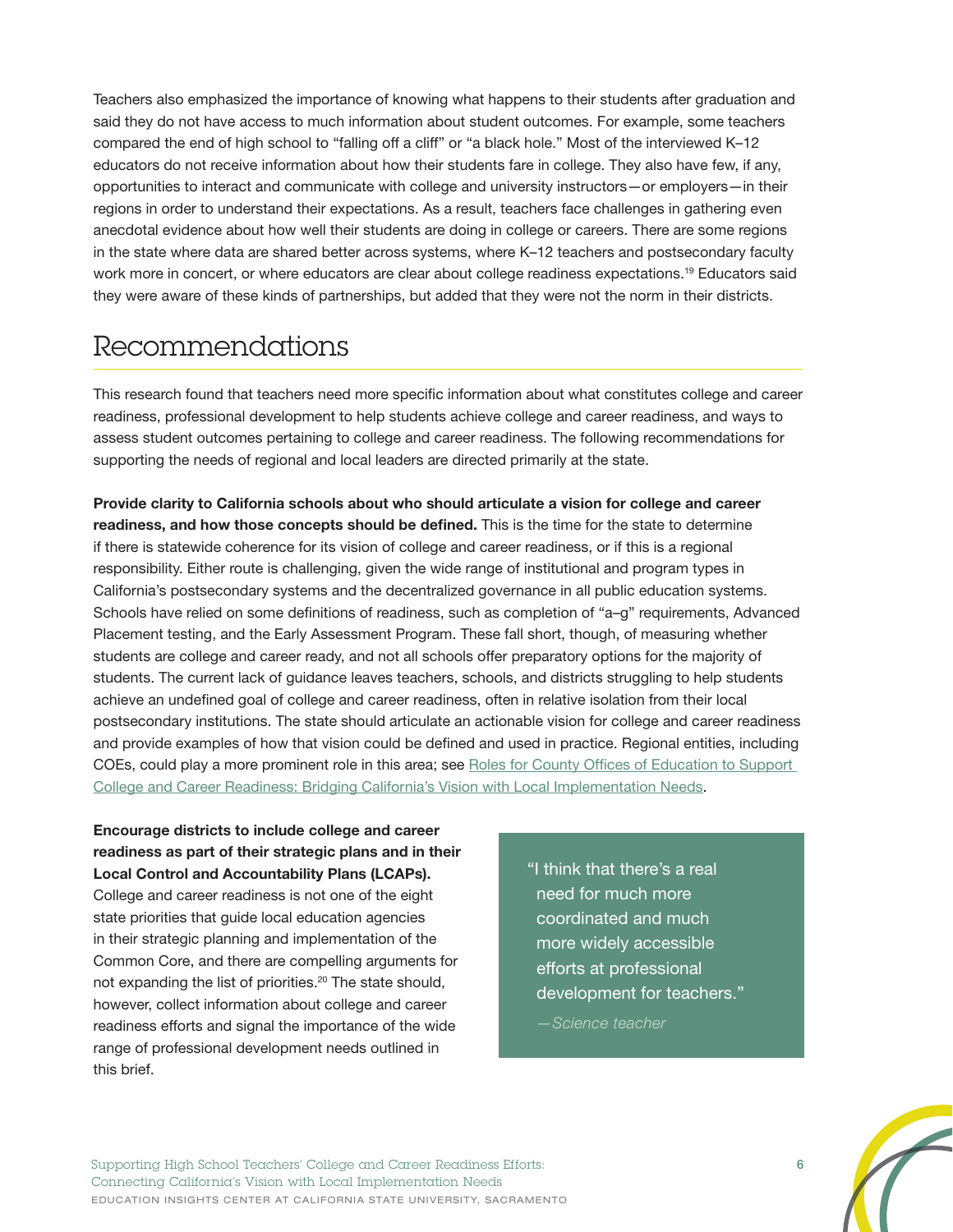**Provide school districts—and teachers, specifically—with more ways to work with postsecondary institutions and workforce entities to align curricula and instructional strategies across systems.** Examples include facilitating access to high-quality:

- Resources about instructional strategies that build academic and non-academic skills associated with improving college and career readiness.
- Models that exemplify promising regional cross-system collaboration. For specific examples, see [Organizing for Success: California's Regional Education Partnerships.](http://edinsightscenter.org/Publications/ctl/ArticleView/mid/421/articleId/1008/Organizing-for-Success-Californias-Regional-Education-Partnerships)
- Educational goals, strategies, and structures that engage regional education systems in co-developing, co-delivering, and co-validating curricula and other experiences for students as they transition from high school to college. This could include jointly-developed capstone courses and dual enrollment opportunities.

#### **Support the information needs of teachers.**

Teachers emphasized that they need to be able to understand more about whether and how their efforts are supporting increased rates of college and career readiness, but they do not have the information they need to understand student learning and progression after high school.

"Honestly, it's kind of a black hole [when students leave high school]. They leave here, and [it's an] outof-sight, out-of-mind kind of thing."

*—Math teacher*

## Conclusion

High school teachers face challenges in preparing students for college and careers, including needing clarity about expectations for college and careers, professional development focused on preparing students, and better ways to assess the effectiveness of their efforts. This brief recommends that the state provide clarity about who should define college and career readiness in California, encourage districts to report on college and career readiness efforts as part of their strategic plans, facilitate efforts to align curricula and instructional strategies across systems, and support the information needs of teachers.

#### **Acknowledgments**

EdInsights thanks the many teachers, district leaders, county office administrators, and state policy leaders who were generous with their time and reflections on Common Core implementation. We appreciate our external reviewers—Brock Grubb, Carla Hulce, Dan Humphrey, Tonja Jarrell, Julia Koppich—whose input greatly improved this publication. The authors take responsibility for all content.